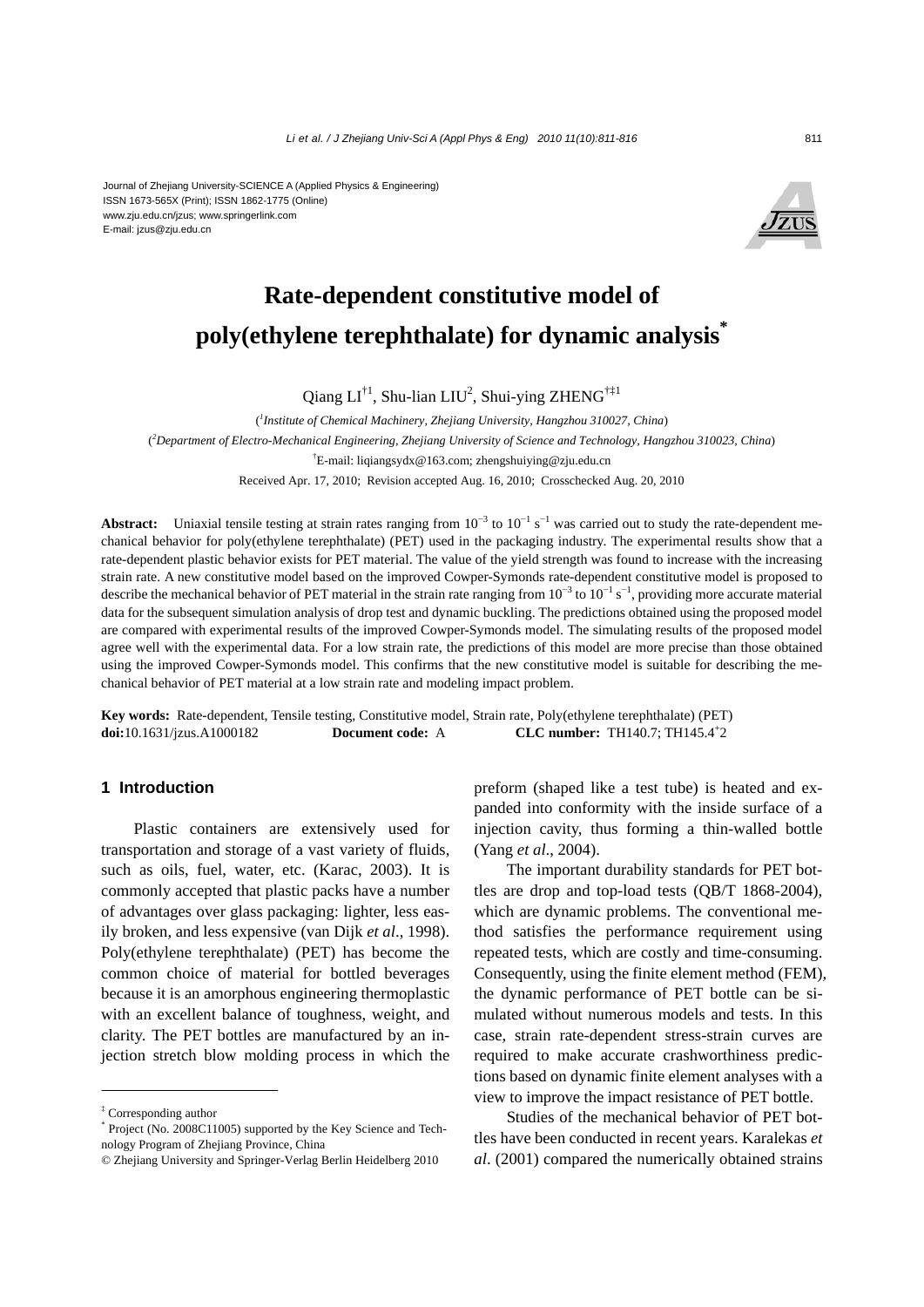with those experimentally measured ones. Finite element analysis can calculate stresses and deformations at various critical points of the PET bottles. Chittepu *et al*. (2009) accurately simulated the deformation behavior of filled PET bottles in the labeling process using the smoothed particle hydrodynamics (SPH) approach for accounting inertia of the liquid in combination with machine kinematics. The results can help to reduce bottle losses in the machine carrousel and avoid bad placement of the label. Morrison *et al*. (2010) investigated the stress cracking behavior of PET bottles, and proposed a new method for the prevention of stress cracking based on water hardness. However, the analyses above do not consider the complex behavior of PET material in reality. Suvanjumrat *et al*. (2007) proposed a mathematical model of the PET thermoplastic material for drop test analysis, which was implemented in the FEM software MSC Dytran. The proposed equation, however, map well up to only a certain strain for all strain rates in its paper.

Various types of constitutive models that incorporate strain hardening and strain rate effects have been presented (Cowper and Symonds, 1957; Bodner and Partom, 1975; Johnson and Cook, 1983; Zerilli and Armstrong, 1987; Dean and Read, 2001; Rusinek and Klepaczko, 2001; Yu *et al.*, 2008). In the commercial finite element programs, the phenomenological model is widely used to analyze the ratedependent mechanical behaviors for common materials, mainly because of the few material constants and simplicity in applications (Li *et al.*, 2009). More physicals models were reported in Durrenberger *et al*. (2007) and Voyiadjis and Almasri (2008). They are normally quite complicated and rarely used in FEM code. A critical review on this topic is provided by Liang and Khan (1999) and Rusinek *et al*. (2007).

In this paper, the experimental studies for the samples of PET material have been performed at strain rates of 0.00333, 0.0333, 0.1333, and 0.333 s<sup>-1</sup>. A new plastic constitutive equation based on the improved Cowper-Symonds constitutive model is proposed to describe the mechanical behavior of PET material at various strain rates. The parameters in this model can be determined by the experimental data. A comparison is reported between the proposed ratedependent constitutive model and the improved Cowper-Symonds model fitted to experimental data.

# **2 Experiments**

#### **2.1 Materials and specimens**

The material tested in this study was PET homopolymer, manufactured and delivered by Wahaha Company (Hangzhou, China) as a blow-molded mineral water bottle. Its mass density is  $1.37\times10^{3}$ kg/m<sup>3</sup>. Based on the GB/T 1040.3-2006, the final specimen dimensions used in the tension test was determined. The width and thickness of specimens were all measured with micrometer to obtain the right cross-section area for all specimens. The gauge length, fillet radius, and total length of the specimen were 25, 14, and 115 mm, respectively. All the samples (Fig. 1) were machined directly from PET bottles using a punch machine and then kept at room temperature and a relative humidity of 50% for at least 2 d prior to testing in order to relax residual stress.



**Fig. 1 Poly(ethylene terephthalate) specimens for tensile testing** 

#### **2.2 Testing and apparatus**

Tension tests at strain rates ranging from  $10^{-3}$  to 10<sup>−</sup><sup>1</sup> s<sup>−</sup><sup>1</sup> were performed with a Zwick/Roell Z020 testing machine (Zwick GmbH & Co. KG, Germany) (Fig. 2) according to the GB/T 1040.1-2006 at room temperature and a relative humidity of 50%. According to the manufacture's specifications, this machine can be used to perform tests at a maximum velocity of 1000 mm/min and a maximum load of 20 kN. The maximum stretching distance is 1000 mm. The strain is directly measured in the parallel range of the tensile specimen with a sensor arm extensometer to avoid strain of the specimen in the non-parallel region and yielding of the grips. The force applied to the specimen is measured using a standard load cell, and the engineering stress  $\sigma$  is determined as the ratio of the stretch force to the cross-sectional area of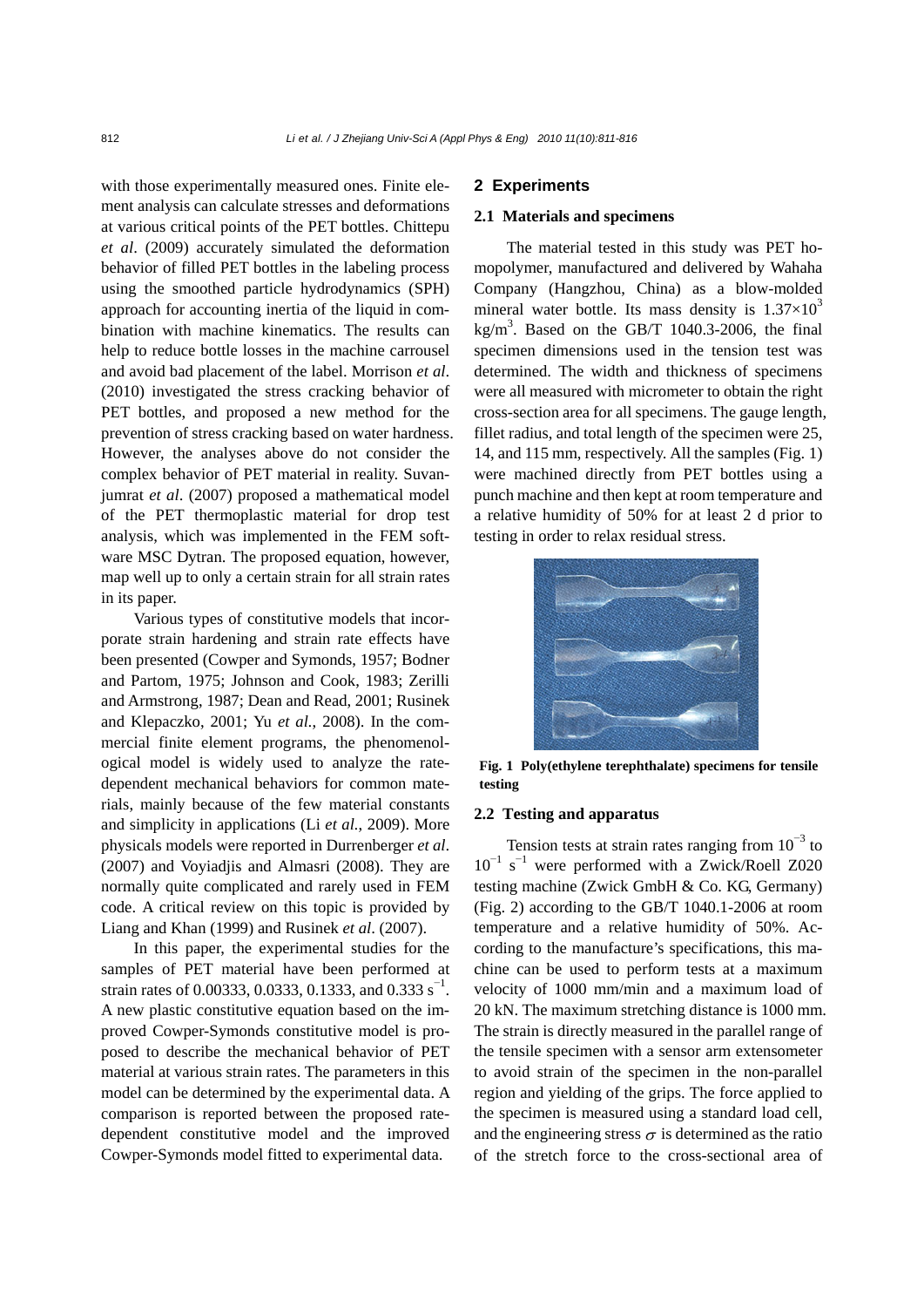specimens in the stress-free state. According to the standards, the grip separation speeds were 5, 50, 200, and 500 mm/min, then the strain rates were determined from the responding tensile velocities and the gauge length of the specimens.



**Fig. 2 Zwick/Roell Z020 testing machine (Zwick GmbH & Co. KG, Germany)** 

#### **2.3 Experimental results**

The experimental results of the true stress-strain curves at 0.00333, 0.0333, 0.1333, and 0.333 s<sup>-1</sup> are shown in Fig. 3, in which the data reported are averaged from at least five samples. This obtained stress-strain experiment data is used to form the strain rate-dependent constitutive model of the PET material.

It is concluded from Fig. 3 that the true stress value at the same strain becomes larger with the increase of the strain rate up to a certain strain. The initial yield stresses at high strain rates are larger than those at lower strain rates, indicating that the strain rate has a significant effect on the strain hardening behavior.



**Fig. 3 True stress-strain curves of PET at four strain rates** 

## **3 Constitutive models**

## **3.1 Improved Cowper-Symonds model**

The PET material exhibits the elastic-plastic behavior, the stress-strain relation of this isotropic material is linear elastic and the nonlinear plastic deformation associates with the effects of strain hardening for large strains. Since the hardening curve of PET depends on the strain rate associated with the applied tensile load (Zaroulis and Boyce, 1997), the material model of PET must consider the effect of the strain rate.

To establish a constitutive model suitable for FEM code, the relationship between representative stress and strain after onset of yielding is assumed to be the Cowper-Symonds model, which is widely used to predict the yield strength and describe the ratedependent yield behavior of various materials. This model, which combines the effects of strain hardening and strain-rate effects in a multiplicative manner, can be expressed as (Cowper and Symonds, 1957)

$$
\sigma = f(\varepsilon_{\mathbf{p}}, \dot{\varepsilon}_{\mathbf{p}}) = \sigma_{0}(\varepsilon_{\mathbf{p}}) f(\dot{\varepsilon}_{\mathbf{p}}), \tag{1}
$$

$$
\sigma_0(\varepsilon_p) = \sigma_0 + K\varepsilon_p^n, \tag{2}
$$

$$
f(\dot{\varepsilon}_{\rm p}) = 1 + (\dot{\varepsilon}_{\rm p} / D)^{1/P}, \tag{3}
$$

where  $\sigma$  is the equivalent yield stress,  $\sigma_0(\varepsilon_p)$  is the quasi-static yield stress,  $\varepsilon_p$  and  $\dot{\varepsilon}_p$  are true plastic strain and strain rate, respectively,  $f(\dot{\varepsilon}_p)$  is a function of strain rate that represents the strain rate-dependent behavior, *K*, *P*, *D*, and *n* are material parameters.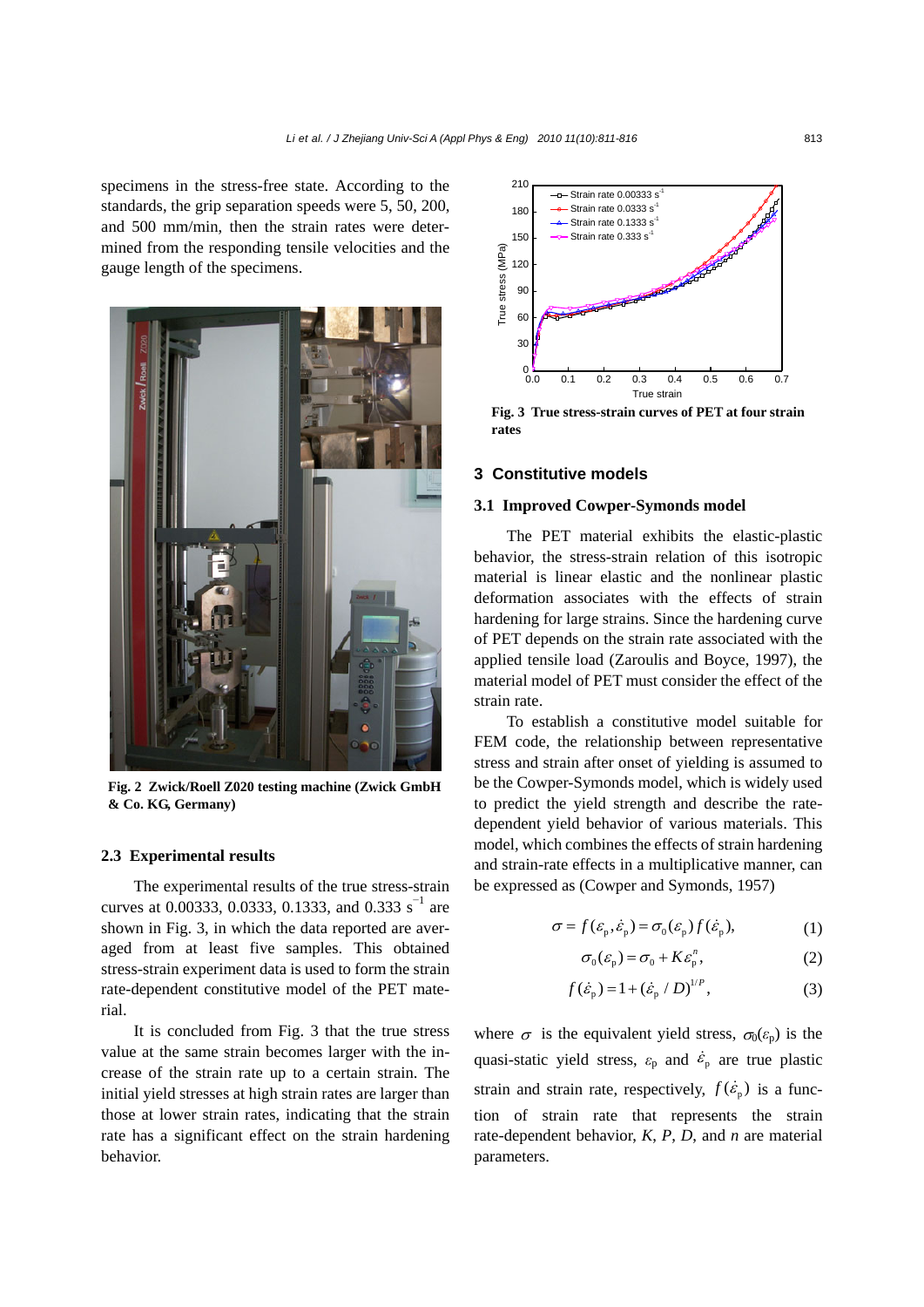The Ludwik equation (Eq. (2)) (Ludwik, 1909) is used to model strain hardening behavior, and the testing at 0.00333  $s^{-1}$  is assumed to be quasi-static tensile testing. Then the strain rate,  $0.00333$  s<sup>-1</sup>, is selected as the reference curve to determine the material parameters in Eq. (2). Using the curve-fit method, the stress-strain relation in plastic region for PET material at the reference strain rate can be expressed as

$$
\sigma_0(\varepsilon_p) = 59.65 + 352.13\varepsilon_p^{2.11}.
$$
 (4)

The curve of Eq. (4) compared with the experimental data at the reference strain rate is illustrated in Fig. 4a. It is seen that the model prediction does not agree well with the experimental data. To better quantify the strain hardening response, based on the Khan-Huang model (Khan and Huang, 1992), an exponential term is added to the Ludwik equation to describe the strain hardening behavior of PET material as (Yu *et al.*, 2008)

$$
\sigma_0(\varepsilon_p) = \sigma_0 + K\varepsilon_p^n - a \exp(-\alpha \varepsilon_p), \qquad (5)
$$

where *a* and *α* are material constants determined from experimental data.



**Fig. 4 Comparison of the Ludwik model (a) and modified Khan-Huang model (b) with the experimental data**  $(\dot{\varepsilon}_p = 0.00333 \text{ s}^{-1})$ 

The comparison curve between Eq. (5) and the experimental data is shown in Fig. 4b. The result shows that the Khan-Huang model prediction agrees very well with the experimental data. Then the stress-strain relation in plastic region for PET material at strain rate  $0.00333$  s<sup>-1</sup> can be written as

$$
\sigma_0(\varepsilon_p) = 59.65 + 74.76\varepsilon_p^{1.09} + 1.35 \exp(6.86\varepsilon_p). \quad (6)
$$

## **3.2 Precision of the mathematical model**

According to the experimental observation shown in Fig. 3 and the method to modify Johnson-Cook model (Yu *et al.*, 2008), a new plastic constitutive model based on the improved Cowper-Symonds model is proposed to describe the strain ratedependent behavior of PET material as

$$
\sigma = f(\varepsilon_{\rm p}, \dot{\varepsilon}_{\rm p}) = \sigma_{0} f(\dot{\varepsilon}_{\rm p}) + K \varepsilon_{\rm p}^{n} - a \exp(-\alpha \varepsilon_{\rm p}). \quad (7)
$$

In this model, the strain rate effect is only characterized by exponent form function  $f(\dot{\varepsilon}_n)$  (Eq. (3)). Using the least square method, the correlation between yield stress and the four strain rates is illustrated in Fig. 5. Then Eq. (3) can be written as

$$
f(\dot{\varepsilon}_{\rm p}) = 1 + (\dot{\varepsilon}_{\rm p} / 3.42)^{1/1.41}.
$$
 (8)



**Fig. 5 Correlation between yield stress and the four strain rates**

Therefore, the strain rate-dependent constitutive model of PET material for dynamic analysis can be written as

$$
\sigma(\varepsilon_{\rm p},\dot{\varepsilon}_{\rm p}) = \sigma_0 \left( 1 + (\dot{\varepsilon}_{\rm p} / D)^{1/P} \right) + K \varepsilon_{\rm p}^n - a \exp(-\alpha \varepsilon_{\rm p}), \tag{9}
$$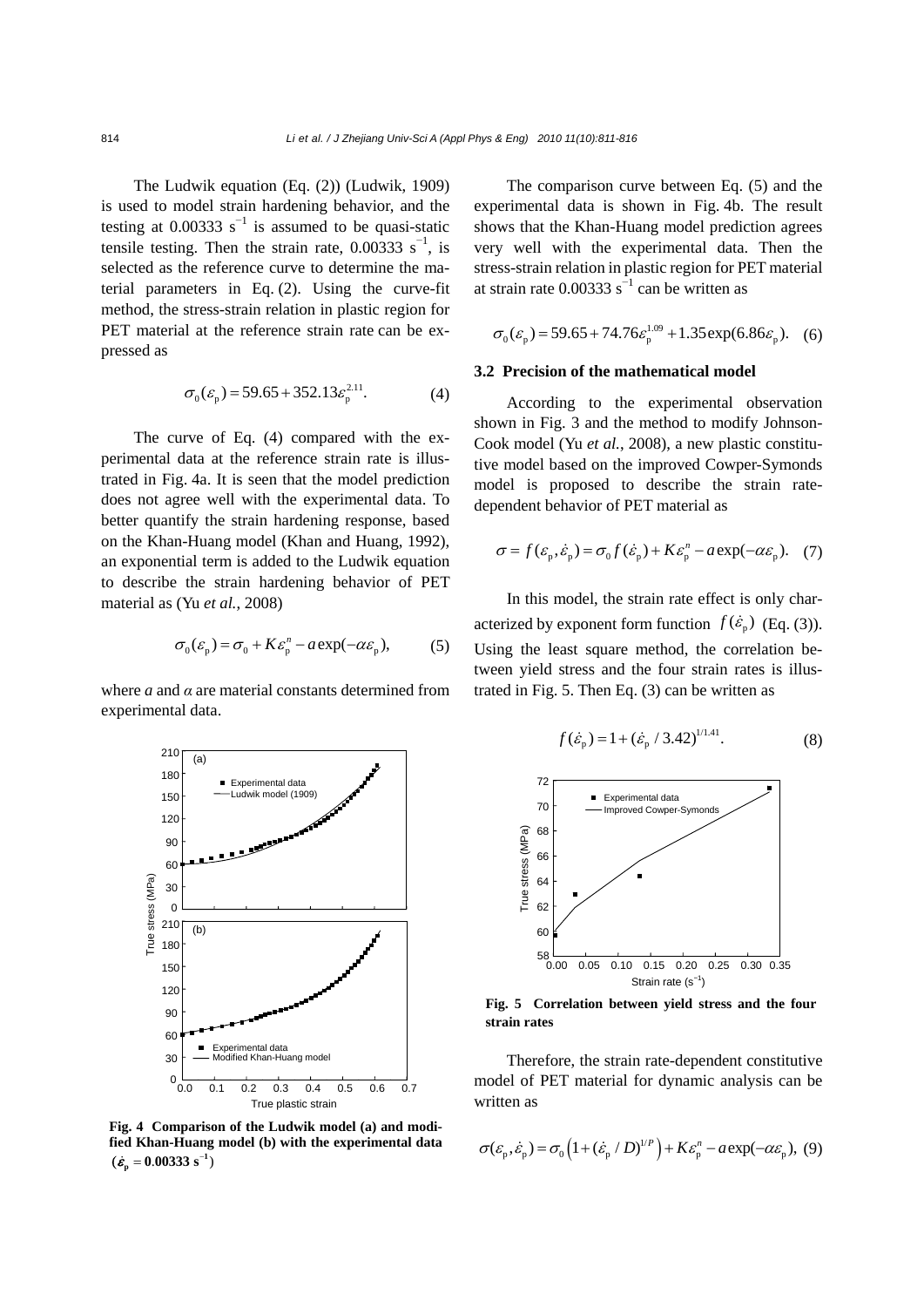where the coefficients  $\sigma_0$ =59.65 MPa, *K*=74.76 MPa, *a*=−1.35 MPa, *D*=3.42, *P*=1.41, *n*=1.09, and *α*=−6.86.

#### **3.3 Comparison of constitutive models**

Experimental data and simulation results of the improved Cowper-Symonds model and the proposed model at different strain rates for PET material are shown in Fig. 6. It is seen that the proposed model provided a significant improvement over the improved Cowper-Symonds model, and it can capture strain hardening behavior and strain rate sensitivity perfectly at strain rates ranging from of  $10^{-3}$  to  $10^{-1}$  $s^{-1}$ . Moreover, this model is as simple as other phenomenological constitutive models used in numerical simulation, and can be coded with commercially FEM software easily such as ABAQUS and LS-DYNA.



**Fig. 6 Comparison of the proposed model with the improved Cowper-Symonds model for the experimental data at different strain rates**  (a)  $0.0333 \text{ s}^{-1}$ ; (b)  $0.1333 \text{ s}^{-1}$ ; (c)  $0.333 \text{ s}^{-1}$ 

# **4 Conclusions**

Uniaxial tensile experiments for PET material at strain rates 0.00333, 0.0333, 0.1333, and 0.333 s<sup>-1</sup> have been performed with Zwick/Roell Z020 tensile testing apparatus. The stress-strain curves of PET in the strain rates ranging from  $10^{-3}$  to  $10^{-1}$  s<sup>-1</sup> have been obtained. The experimental results show that the tensile behavior of PET is sensitive to strain rate. Yield strength increases significantly with increasing strain rate.

A new strain rate-dependent constitutive equation based on the improved Cowper-Symonds model is proposed to describe the mechanical behavior of PET material for dynamic analysis. Comparisons between the constitutive model proposed in this paper and the improved Cowper-Symonds model fitted to experimental data are illustrated, indicating that the proposed model provides better fitting to the experimental data than the improved Cowper-Symonds model. The prediction with this model is more accurate than the improved Cowper-Symonds model for the mechanical behavior of PET material at different strain rates. Therefore, this model can be used in the simulation of dynamic analysis.

#### **References**

- Bodner, S.R., Partom, Y., 1975. Constitutive equations for elastic-viscoplastic strain-hardening materials. *Journal of Applied Mechanics*, **42**(2):385-389.
- Chittepu, B., Hörmann, M., Stelzmann, U., Wels, H., Albrecht, T., 2009. Deformation Behaviour of Filled and Capped PET Bottles in the High-speed Labeling Machine. 7th European LS-DYNA Conference, Salzburg, Austria.
- Cowper, G.R., Symond, P.S., 1957. Strain Hardening and Strain Rate Effects in the Impact Loading of Cantilever Beams. Applied Mathematics Report No. 28, Brown University, Providence, Rhode Island, USA.
- Dean, G., Read, B., 2001. Modeling the behavior of plastics for design under impact. *Polymer Testing*, **20**(6):677-683. [doi:10.1016/S0142-9418(01)00003-4]
- Durrenberger, L., Molinari, A., Rusinek, A., 2007. Internal variable modeling of the high strain-rate behavior of metals with applications to multiphase steels. *Material Science and Engineering: A*, **478**(1-2):297-304. [doi:10. 1016/j.msea.2007.06.011]
- GB/T 1040.1-2006. Plastics—Determination of Tensile Properties—Part 1: General Principles. Chinese Standard Press, Beijing, China (in Chinese).
- GB/T 1040.3-2006. Plastics—Determination of Tensile Properties—Part 3: Test Conditions for Films and Sheets. Chinese Standard Press, Beijing, China (in Chinese).